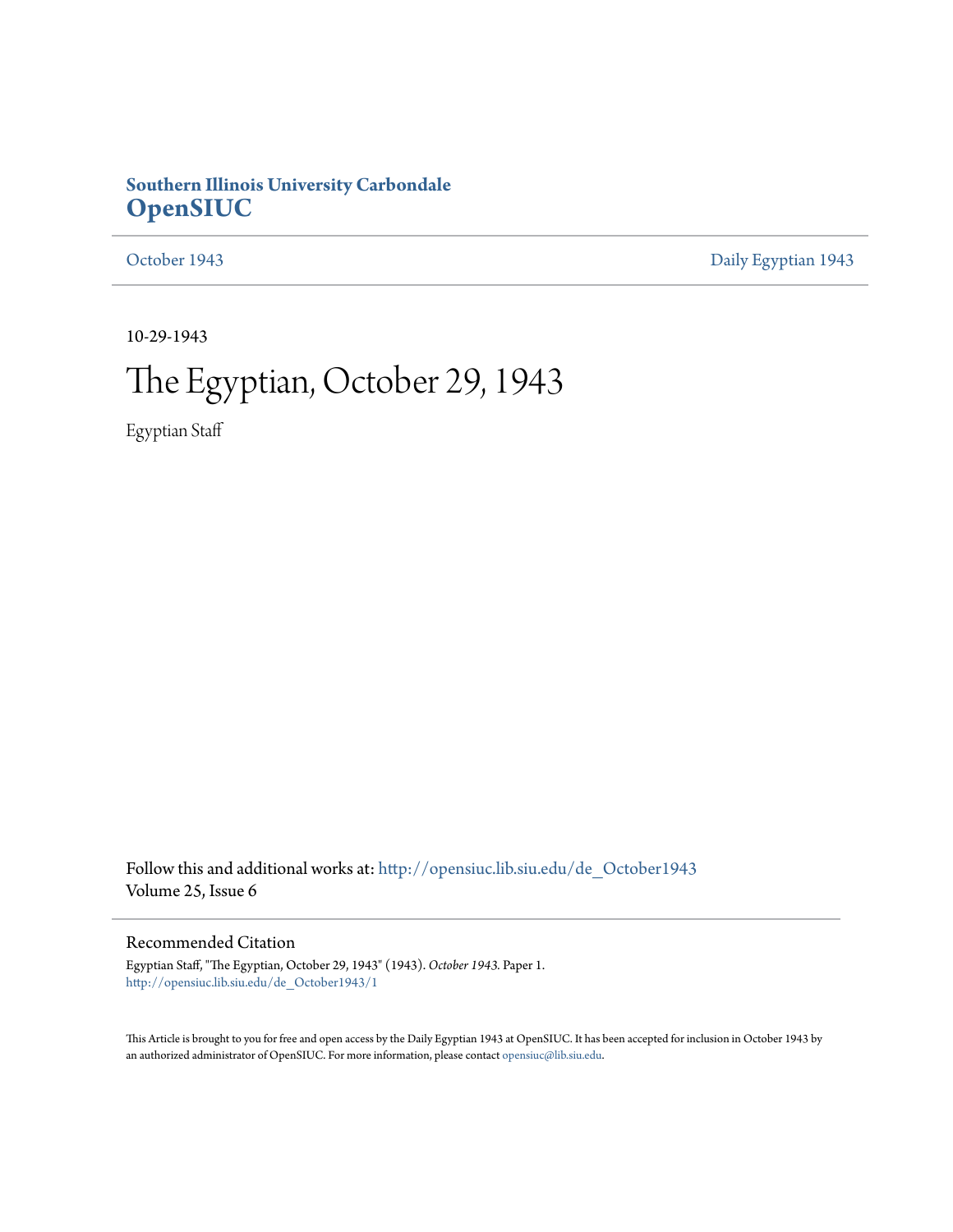

Today the open-form dis-<br>
accord the matter of the state of the factor is consistentially<br>
and from 1 to 4 in the numerical state of the state of the state<br>
state agencies and clubs of less of previous examinations, respe

organizations and af- eat examinations throughout the aut part of filiations throughout the state are lative<br>southern area of the state are lative<br>be the

ion plan will<br>chat after the<br>meetings of<br>which met to eutal social,<br>of the extracts are the charged,<br>ogram, lasting all day,<br>nnounced as follows:<br>Dr. David E. Linstrom,

ey or<br>Post

a Large whi Various cere Government and to International

The Canonic Community of the Captain Science of Advisors of Advisors of Advisors of Advisors and The Captain Science of Advisors of Advisors of the September of the September of the September of the September of the Septem

15-12:00

nearre, 186<br>Iold Arts of<br>Carbondale separators of Household Arts<br>S. I. N. U. and the Carbonal<br>Woman's Club serving as host

### **REPORTERS VISIT** S.I.N.U. CAMPUS

week two newspapermen<br>Chicago Daily News staff<br>the S.I.N.U. campus to ob-<br>sterial for a feature article<br>ublished later in the Daily<br>Mr. There, who is a re-

on.<br>Typist--Mary Ellen Dr



shevori than a lead pench.

**FRESHMAN BONFIRE CEREMONY** 

Ex-

while ing and the students joint singing the Alma Mater.<br>
ceremony was over and the ceremony was over and the<br>
men are now official members.

## 1933-'44 STAFF R. McCREIGHT

Stilley announce it the Obelisk Staff has been<br>pointed to publish the 1944 edi-

lleutenant, junior grade, carly

Ärt

Assistant<br>
Houses-<br>
Assistant<br>
Freshman

Hagler,<br>Sophomore Class Sophomore<br>
erine Pittzer.<br>
Junior Class Editor<br>
Wright.<br>
Senior Class Editor-

iy.<br>Features<br>™\*\*\*an oatman.<br>Assistants rie Bled

Men's<br>Woma<br>arle Ra .<br>Sports Edito



On Friday, October 29, an all-day

TO AID WAR EFFORT

 $\searrow$ 

 $T<sub>the</sub>$ 

will ther

ot six discussion groups to consider the following problems:<br>elder the following problems:<br>element = "What Can Souther"<br>illinois Do Now to Provi<br>August Fost-War Unemoter Area?"<br>
Crosp 2<sup>----</sup>What Can Southern 1978.<br>
Clinds Do Now to Plan for Post-<br>
War Business and Industrial Ex-<br>
pansion?"<br>
pansion?"

I CORPS DOES ITS PART

reach and the Contract Control Control Control Control Control Control Control Control Control Control Control Control Control Control Control Control Control Control Control Control Control Control Control Control Control

House Decoration



Detober.<br>
1. (j g.) McCreight jo<br>
versity High School (a<br>
shortly after he completed<br>
shortly after he completed<br>
der's degree at the Ut Homecomers

Little Theatre

ea received bis under the direc Bonatello

nds on this campus to the Corps.<br>This Dr. Bichard Beyer is WAR FUMD DRIVE IS

artist-h

**Awarded Prizes** -<br>recognized channel

this year viewe cometer house that year viewing<br>by the various decoration<br>by the various organization<br>around the campus.<br>the Atheory Hall Mann<br>soldier's dresm displayer<br>coof of their house. The

Sigma Epsilon Soverity Tsk, Tsk; or the Chastizement of LIFE

group of U. High<br>etter of Mrs

strey Green and Lois Mary Lou<br>Waldrop.

# **UNDERWAY THE CITY" OFFICIALLY**<br>**PRESENTED TO S.I.N.U.**

Ereinin Raymond ymona<br>
was formally<br>
f to the college.<br>
i of the donor—<br>
i and Mr. Burnett<br>
is contently only<br>
set the gift.<br>
i the box

the nurchas Religious In

**WITH APOLOGIES** 

# And Activity The Keynote

A period of recovery has been in progress on the Southern this week as students of S. J. N. U. on this week was the thermal contract of sum at contract of sum at contract of the attenuation of the state of the state of th etivities wei<br>\*b festivities this year was oming activities. Highlighting the feativities this year way<br>be Bomeooming dance held Saturday night in the Men'<br>haves the glory with Southern's gallagt men of griding<br>haved the glory with Southern's gallagt men of griding

Jay McShanin and his colored orchestra, who before the<br>law McShanin and his colored orchestra, who before the<br>moved the doubt with a variable selection of slow, jump, and<br>imoved the doubt with a variable selection of slow, his program to include many more slow<br>to please the widely sorted Homecomic au a itau<br>number appreciation was shown in the lay given atter each number.

disbanding of the Dunb mounting of the Dunbary and Judy May the rest of attend the Weeler and Judy May thence to attend the the sceptre. The capacity of the sceptre.

anticipates rivatry

Queen's procession were the lifth<br>Misses Ann Bracewell, trown bear

**WSSF DRIVE** 

**BEGINS NOV. 2** 

er her in chite

CPL. MEETS LT.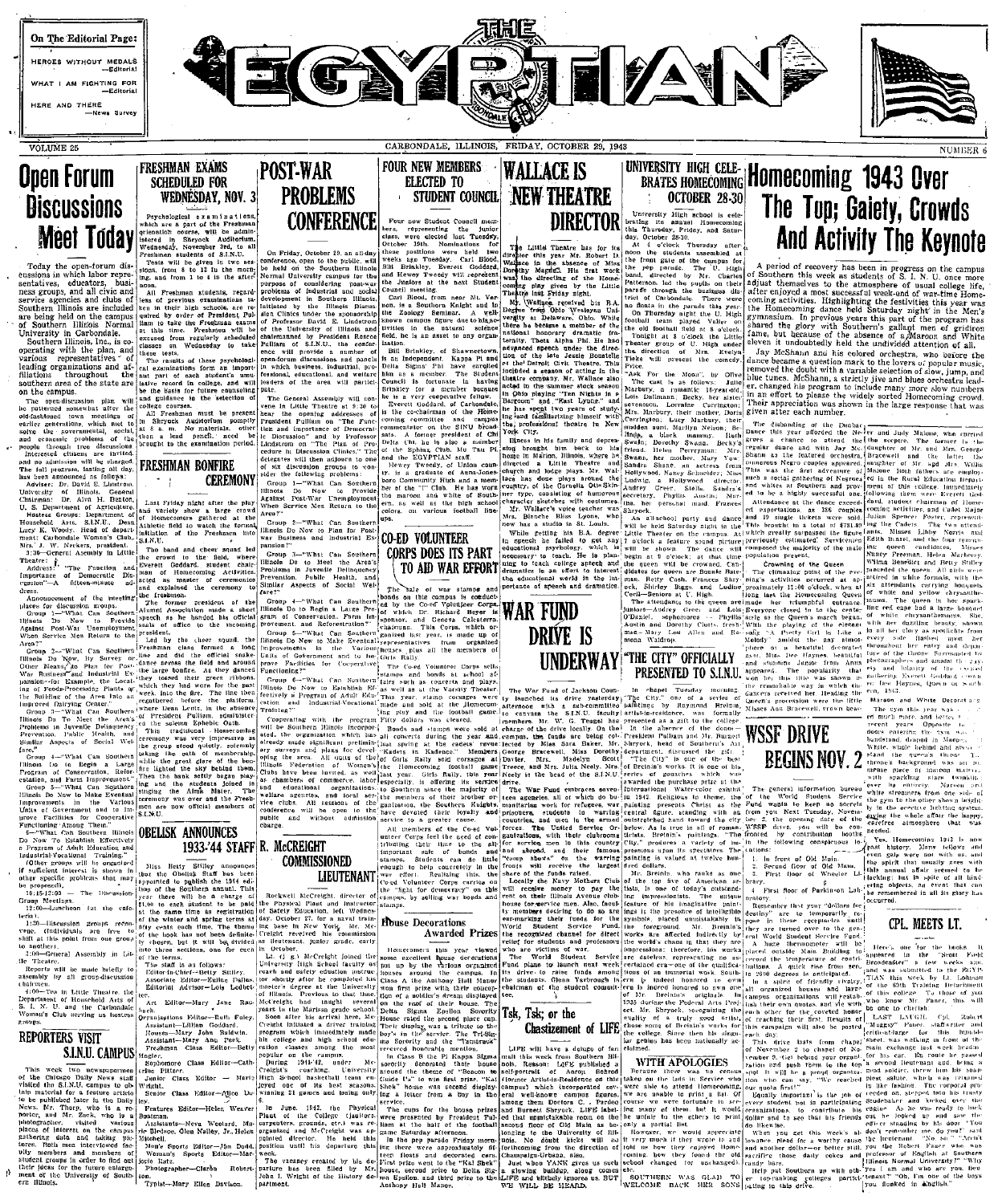чахлени



**Disocioled Collegiate Press** mentakayas esa national asventisma av<br>National Advertising Service, Inc.<br>College Publishers Representative

ardier<br>Amm. Pitzer<br>Lieb

1942

par Pulitana<br>Par Pulitana<br>Clavos Roberton

**SCHOOLS** 

Acting on a tip from State High<br>uy department engineers, the<br>exas Memorial museum on the IILLGCCGA EALLILL LAR GEORGADE TREES IS SERVED TO THE MAIN THE MAIN CARR (THE MAIN CARR CONTROL TO THE MAIN CARR (THE MAIN CARR CONTROL) IS A DESCRIPTION OF THE MAIN CARR (THE MAIN CARR CONTROL) IS also that the served that the served that 

phant collection<br>- Second oblest college publica<br>tion in the country is The Round<br>Table of Beloit College, Beloit.<br>Wik, It was founded in 1855  $\frac{1}{100}$ A student at seventy-five at line<br>
diama University! That's Manfred<br>
W<sub>G</sub> Deputy of Vermon, Indiana,<br>
With candided this tail to work for<br>
the Ph.D. derece in plitteneophy<br>
He entered the university for the

WHAT YOUR BONDS BUY

**Beaches** 

**Small Condulation** 

the AAF Training Command, component but not on active<br>The primary schools, in which  $\Delta$ mry duty.<br>
The primary schools, in which  $\Delta$ mry duty.<br>
aviation cadets first learn to<br>  $\Box$  Countless times an instruction<br>
are the

and pay the instructors, who is other evidence are also civilians. Not until sumed the al-important chore they get into the more "mili- of introducing the airmen to tary" type of flying in the the Air. AAF pilots are free

because, to sectionary state of the state of the state training do the cardial section and phases.<br>
Instruction from Army pilots. As with practically all fliers,<br>
Civilian instructions have all those eivilians would rather hardships of the commission- But they are needed where

**FROM OTHER** 

**WRIETO THE BOYS!** 

.<br>WRITE NOTHING BUT

OFTEN

From Editor:  $\frac{1}{100}$  and Editor:  $\frac{1}{100}$  and  $\frac{1}{100}$  and  $\frac{1}{100}$  and  $\frac{1}{100}$  and  $\frac{1}{100}$  and  $\frac{1}{100}$  and  $\frac{1}{100}$  and  $\frac{1}{100}$  and  $\frac{1}{100}$  and  $\frac{1}{100}$  and  $\frac{1}{100}$  and  $\frac{1}{10$ piecine and really all some inves induces the executions and real point of the product point of the product of the state of the latter of the latter of the latter of the latter of the latter of the latter of the latter of



![](_page_2_Picture_83.jpeg)

Drawing the Tie That Binds a Little Closer

THE EGYPTIAN

**HERE AND THERE!** 

**HERE A MADE THE AND THE SET IN THE REAL REPORT OF THE SET IN THE SET IN THE SET IN THE SET IN THE SET IN THE SET IN THE SET IN THE SET IN THE SET IN THE SET IN THE SET IN THE SET IN THE SET IN THE SET IN THE SET IN THE S**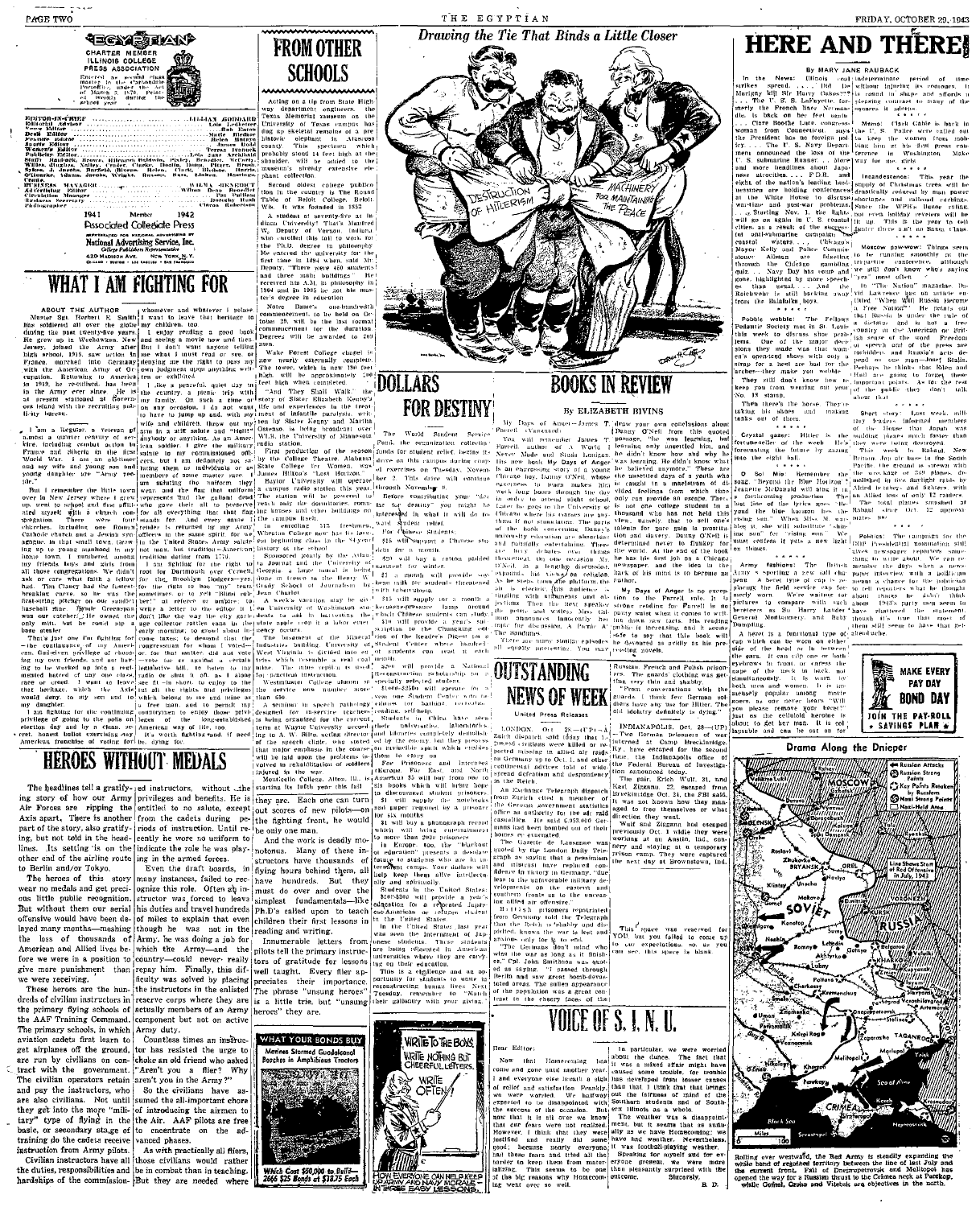## S. C. F. NEWS

nornine i morning, r was one on<br>of nimeteen which was<br>also the Inner safatum<br>Hermit" at the Student<br>Foundation, There each<br>Eyed his secret instruc-

ave peen ap<br>sminittee mo<br>.committees.

duents are urged in the process<br>and to give as much as  $\frac{1}{168}$ —<br>-remembering that the action<br>-remembering that the hear<br>was "one déliar or more" rould -<br>Keep Your Eyes on the S.C.P.

DID YOU KNOW?

Crind" (Crind" (Crind" )<br>ate, recently proved his do (OCS subt<br>by to one English class, To any Cousin<br>deadpan silence (ollowing nice to be<br>model)

is the particle of the blue of the state of the blue of the state of the state of the state of the state of the state of the state of the state of the state of the state of the state of the state of the state of the state

University of America, 1981 and then there's always<br>which respects to detail and then there's always<br>follows the set of the set of the set of the set of the set of the set of the set of the properties in<br>program indispens

mobile polishing can<br>ned by using a solution<br>amphor made of one c<br>ed in one pint of 1<br>i oil. Allow the solution

![](_page_3_Picture_18.jpeg)

### By MARIE BLEDSOE

"Simple Here" a steering commuter of the control of the steering of the steering of the steering and the steering of the steering of the steering of the steering of the steering of the steering of the steering of the stee

In the seeching politicity, we know you don't left?<br>OL (The fact in second the the film of the seeching politicity, we know you don't like some<br>form and the second three terms in the film seek that the second three terms

s and the service base of the service by cometer the result of the service base of the service base of the service in the service of the service of the service of the service of the service of the service of the service o

It is one Establish class. To pure measurem as pointed to minimize your enteration", from the principal and the solid distribution of the solid from the solid from the solid from the solid from the solid from the solid fr

a life with a half is the basis of the temperature of the space of the space of the space of the space of the space of the space of the space of the space of the space of the space of the space of the space of the space o

duced somery, and<br>Montgomery, and<br>- Morvi would

Queen Mary) would me

**A MICTORY** /ICTORY |

**BONDS + STAMPS** 

Stiller Cox (1980) in the main of Pi line Cox (1980) in Pi chapter of Pi line Cox (1981) and the Sigman at the Western Balakireff-Howerth (1981) and the Control of The chapter was organized by the main of the Control of Th Children of the womer<br>Etndr torps<br>⊣ Int

Women's Ensemble

ing to many, consisted<br>of little reports instead<br>usual big bang. Here's<br>that that longel-for-House

of And oh gosh, didn't you interest.<br>the awnings at Entsminger's?!!!

Under the direction of Stoclevil

**B.S.U. NEWS** 

THE EGYPTIAN

 $\begin{array}{ccc}\n\text{c. } & \text{on } \text{Sat.} \\
\text{on } \text{Sat.} \\
\text{a. } & \text{the } & \text{the } \\
\text{a. } & \text{the } & \text{the } \\
\text{b. } & \text{the } & \text{the } \\
\text{c. } & \text{the } & \text{the } \\
\text{d. } & \text{the } & \text{the } \\
\text{d. } & \text{the } & \text{the } \\
\text{d. } & \text{d. } & \text{d. } \\
\text{d. } & \text{d. } & \text{d. } \\
\text{d. } & \text{d. } & \text{d. } \\
\text{d$ promotomera in<br>Composition social closed with scripture and

The Student Ciris' Y.W.A. will<br>meet next Tuesday evening. No<br>vember 2, at the Baptist Founda<br>tion reception room.  $\frac{\text{with}}{\text{N} \cdot \text{c}}$ 

**SOCIETY PAGE** 

By MARY BALDWIN **IGMA SIGMA SIGMA** 

eas on wennesday.<br>
game was very exciting players had quite a great<br>
of spidt. We have, in the<br>
a of the writev, several polytical<br>
cheer leaders on the loos 

TOPSY

have done so well.<br>The Bueup for the game<br>: follows:

**Freshmer** 

W. A. A. NEWS

New Strank, Reprinciple Research<br>
L. Amy House, Strang, Aleksin, R. Dolorey Suva, B. Darbara, New Strang, R. D. Company, R. Company, R. Company, R. Company, R. Company, S. Company, R. Company, R. Company, R. Company, R. Co read Pa-<br>dang Kat<sub>1</sub> L H.<br>ISS MY<sub>1</sub> C H.<br>The Handal R H. 

C. F. Marjorle Rati<br>L. L. Phyllis Cox.<br>M. H. B., Evelyn P.<br>C. H. B., Dorothy D.<br>L. F. R. Scotus S.<br>L. F. R. Neghia C.<br>Plans were unde 1

TURVY DAY

пшкеген<br>- Намали

game, It was a<br>ending in a 14 to-

upperclassmen had lots of

AMERICAN HEROES

![](_page_3_Picture_66.jpeg)

![](_page_3_Picture_74.jpeg)

PRESENTED IN FIRST

CO-OP CONCERT

grey were your<br>Shalows are long-<br>wrapped in blue

 $\begin{tabular}{lcccc} \bf r:u(1)=\bf r:u(1)=&\bf r:u(2)=&\bf r:u(3)=&\bf p:u(4)=&\bf p:u(5)=&\bf p:u(6)=&\bf p:u(7)=&\bf p:u(8)=&\bf p:u(9)=&\bf p:u(1)=&\bf p:u(2)=&\bf p:u(3)=&\bf p:u(4)=&\bf p:u(5)=&\bf p:u(6)=&\bf p:u(7)=&\bf p:u(8)=&\bf p:u(8)=&\bf p:u(9)=&\bf p:u(1)=&\bf p:u(1)=&\bf p:u(1)=&\bf p:u$ 

DON'T LET IT HAPPEN AGAIN

Running All Points .<br>Quick, Reliable Service 橙 Your bonds build war materials the<br>Yanks need to recopture our outpost **PHONE 68** 

![](_page_3_Picture_85.jpeg)

The Nation's Favorite WE SERVE Ice Cream in Solas, Shakes,<br>and Cones. Make our fountain your place<br>of refreshment. We have complete foun-<br>tain service and a large int of delicious<br>Sandwiches

**Varsity Drug Store** 

![](_page_3_Picture_87.jpeg)

![](_page_3_Picture_88.jpeg)

![](_page_3_Picture_89.jpeg)

ek to the 49-yard st<br>was caught 15 yards hind the structure in the part of the part of the field of the form of the part of the field of the field of the field of the part of the minimization of the minimization of the minimization of the minimization of the min

PAGE THREE

Hefore an unexpectedly large<br>distribution convolund and analysis of distribution of the distribution<br>distribution of the procedure of the downed the Community Transfer<br>downed the Community High Transfers of the Second Sec

**TROUNCE** 

**TERRIERS IN** SAT. GAME

26-7,<br>The<br>small<br>backtle<br>ground ontest was featured by  $n$  com<br>but mighty Pinckneyville the<br>eld. which ran circles A<br>d the Curbondale team. The can

e extra point failed.<br>Pinckneyville kicked off to the

**POETRY NOOK OCTOBER** 

drill Also daving the half the<br>Sphinx made one of its two<br>pearamers of the year charged<br>the shoulders of members of<br>Saulthern Kultzhu, The four<br>relief for the random shoulded<br>the end of the random was called<br>account of the

Not only for the.<br>Well-Groomed Outer<br>Appearance

ut for the mental satisfaction you'll receive, come to

Horstman's **Cleaners** 

**Yellow Cab** 

 $25c$